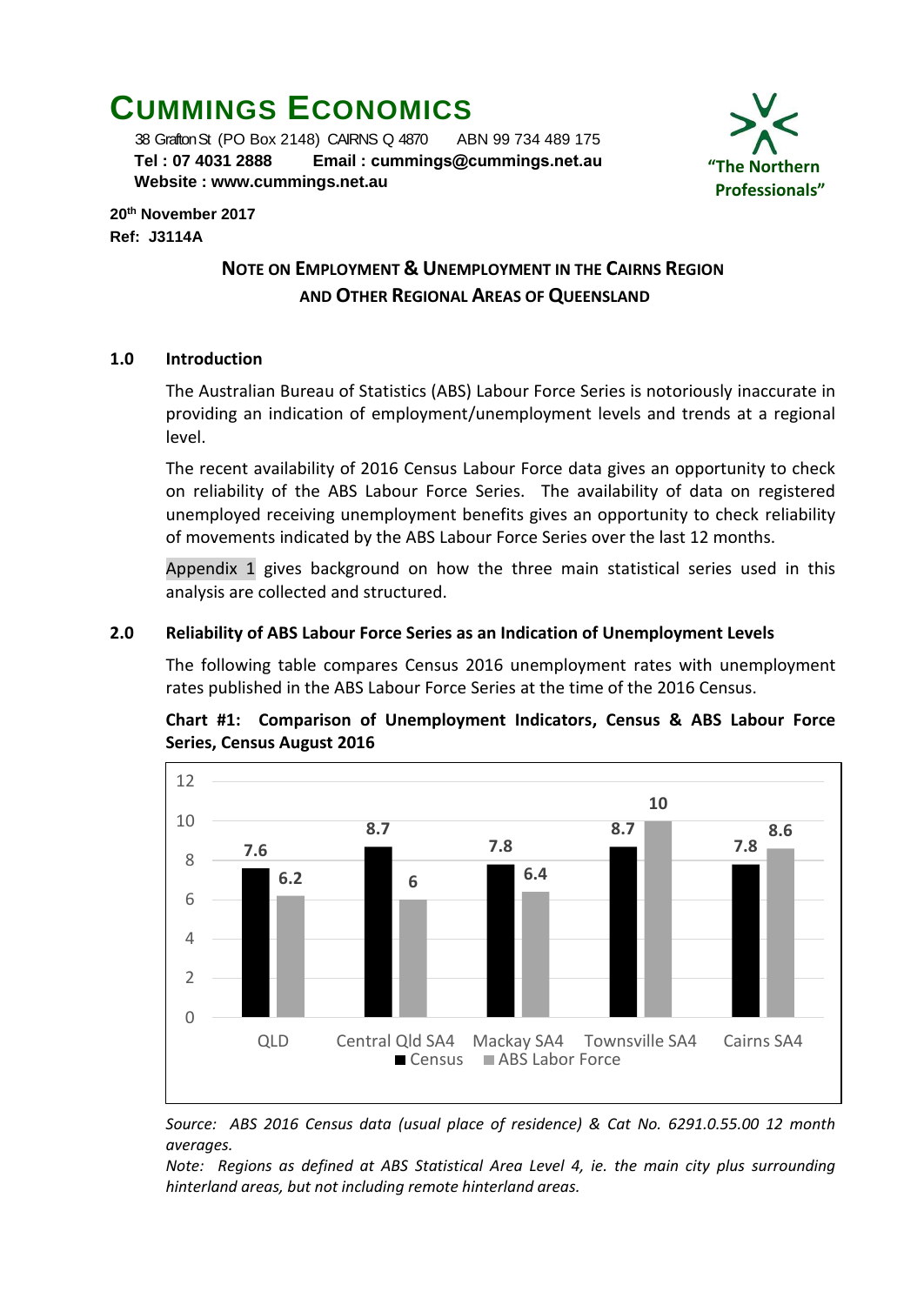It can be argued that the unemployment is defined differently in the Census compared with the ABS Labour Force Series in which case, the differences in the two series should be relatively consistent. However, it can be seen that the very substantial differences in the two series vary. The Census data indicates a higher unemployment rate for three of the areas, but lower in two.

The following table gives the percentage by which the ABS Labour Force Series differs from the Census data.

**Table #2: % Difference in Unemployment Rate Census Data to ABS Labour Force Series, 2016 Census**

| Region                    | % Census to ABS Data |  |
|---------------------------|----------------------|--|
| <b>Central Queensland</b> | $+32%$               |  |
| Queensland                | $+23%$               |  |
| Mackay                    | $+22%$               |  |
| Cairns                    | $-10%$               |  |
| Townsville                | $-13%$               |  |

*Source: From previous Table #1.*

The closest was for the Cairns region with a 10%difference. Central Queensland Census rate was one-third out. The State overall was 23% out.

**Conclusion -** Clearly the ABS Labour Force Series is not a reliable indicator of unemployment rates.

# **3.0 Reliability of ABS Labour Force Series as an Indication of Employed Workforce Growth**

The following chart compares the change in employed workforce Census 2016 over Census 2011 as against the ABS Labour Force Series over the same period.

# **Chart #3: Increase in Employed Labour Force 2011 – 2016 Census Compared with ABS Labour Force Series over Same Period**



*Source: ABS 2016 Census data (usual place of residence) & Cat No. 6291.0.55.00 12 month averages.*

*Note: Regions as defined at ABS Statistical Area Level 4, ie. the main city plus surrounding hinterland Local Government areas, but not including remote hinterland areas.*

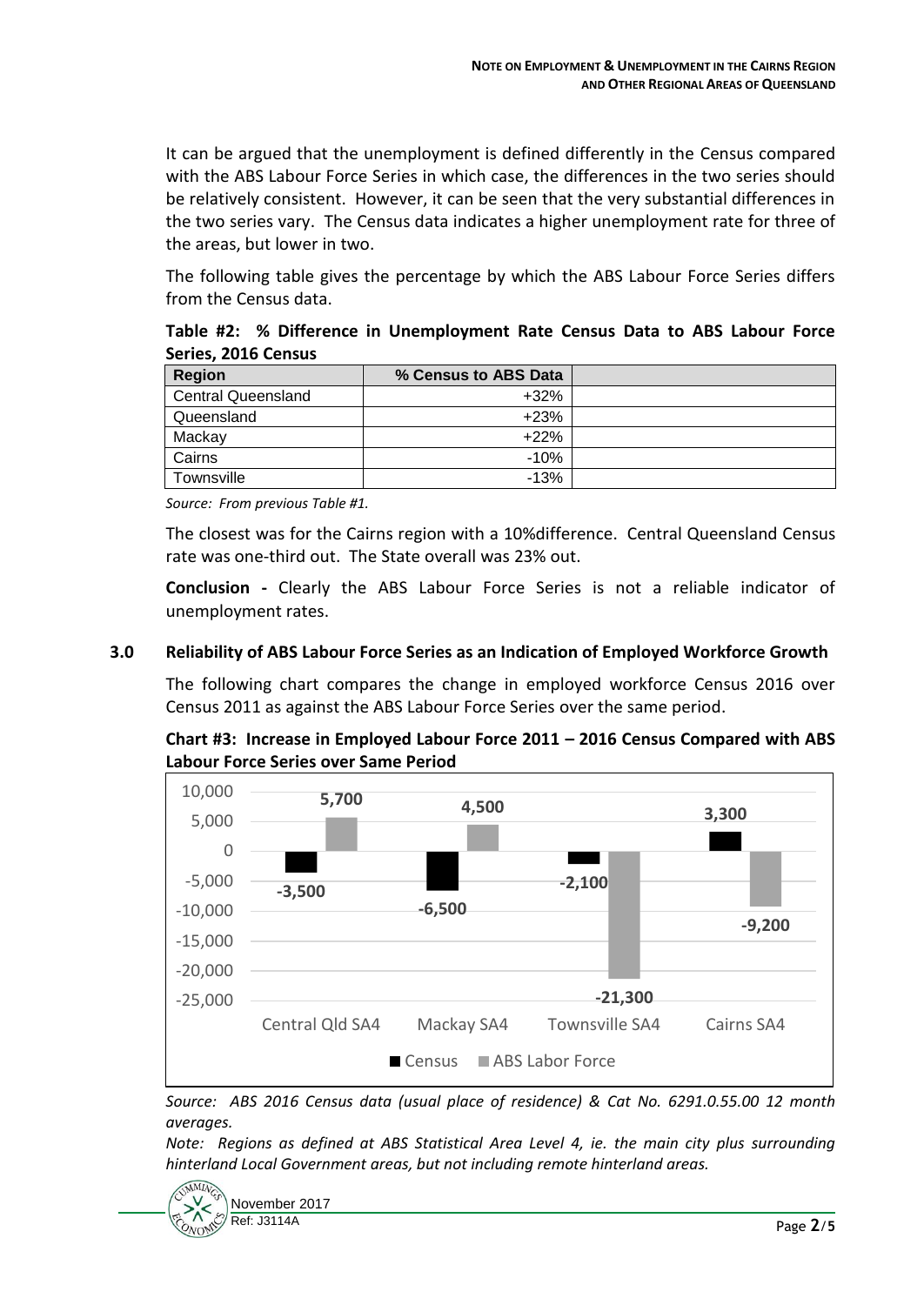At State level (not shown in the chart), the Census and ABS Labour Force Series roughly agree with an increase of about  $90 - 100,000$  in each. However in the regions, the differences in both scale and direction are large.

In Townsville, the ABS Labour Force Series shows employed workforce down by 21,300, a number way out of scale with 2016 Census being down only 2100.

In Mackay and Fitzroy, the 2016 Census shows falls, especially in the Mackay region. The ABS Labour Force Series shows significant rises.

The Cairns figures are the other way around. The ABS Labour Force Series showed a strong fall while the 2016 Census shows a modest rise.

It can be seen that the Cairns region led employment growth over the inter-censal period in the four regions in strong contrast to what the ABS Labour Force Series was indicating.

# **4.0 Comparison of Labour Force Series with Registered Unemployed Receiving Unemployment Benefits**

While there can be influences on the level of registered employed receiving unemployment benefits from moves to transfer unemployed onto other support schemes (such as education and training and work for the dole schemes), it could be expected that, if these factors are not present in a period of time, the level of registered unemployed would be affected by movements in unemployment levels.

The following compares for the Cairns, Townsville, Mackay and Central Queensland regions, data from the ABS Labour Force Series with Registered Unemployed.

#### **Table #4: Changes in the ABS Labour Force Series –**

| <b>Numbers Unemployed Compared with Registered Unemployed Receiving</b> |
|-------------------------------------------------------------------------|
| Unemployment Benefits, Sep Qtr 2016 to Sep Qtr 2017                     |

| <b>Region</b> | <b>ABS</b><br><b>Labour Force Series</b> | <b>Registered Unemployed on</b><br><b>Unemployment Benefits</b> |
|---------------|------------------------------------------|-----------------------------------------------------------------|
| Cairns        | $(-2200)$                                | $+160$                                                          |
| Townsville    | $(-600)$                                 | (-39)                                                           |
| Mackay        | $(-500)$                                 | $(-323)$                                                        |
| Rockhampton   | $+1100$                                  | +360                                                            |

*Source: ABS Cat No. 6291.0.55.00 & Labour Markets & Related Payments Monthly Profile, Australian Department of Social Services.*

The table indicates that in Cairns, there has been no fall in numbers receiving unemployment benefits, whereas the ABS Labour Force Series figures show a dramatic fall over the past twelve months. While in the other regions, the direction of change agrees, there are large differences in the scale of change.

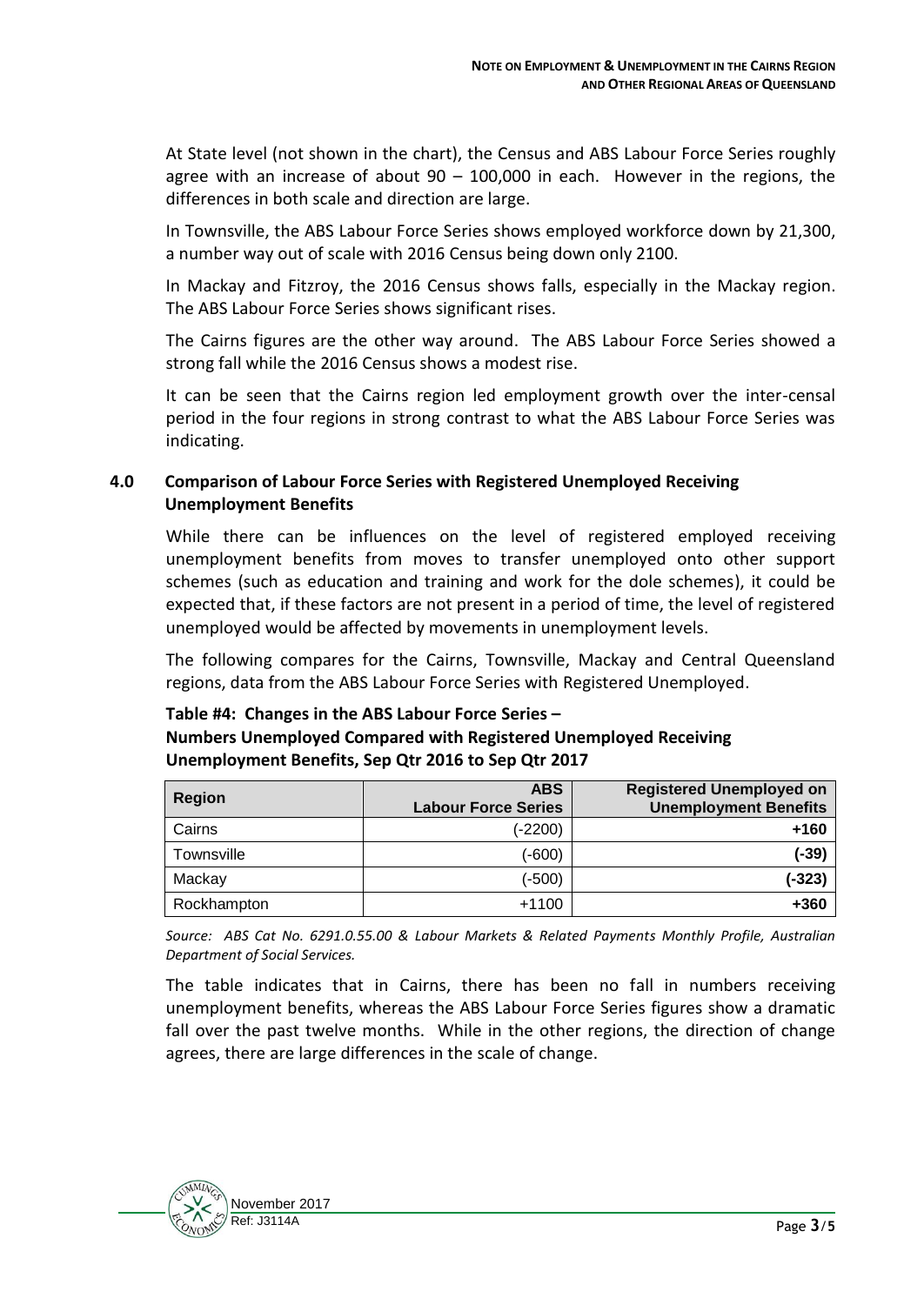# **5.0 Overall Conclusions**

Comparisons of the ABS Labour Force Series with Census data clearly indicate that at regional level, the ABS Labour Force Series is not reliable and can be extremely misleading.

Unemployment rates published can be up to 30% out.

Over the 2011 to 2016 inter-censal period, the ABS Labour Force Series records changes in employed workforce at complete variance to what actually occurred.

Indications of large recent reductions in unemployment in the Cairns region are at variance with the statistics for registered unemployed or benefits that have gone up slightly over the same period.